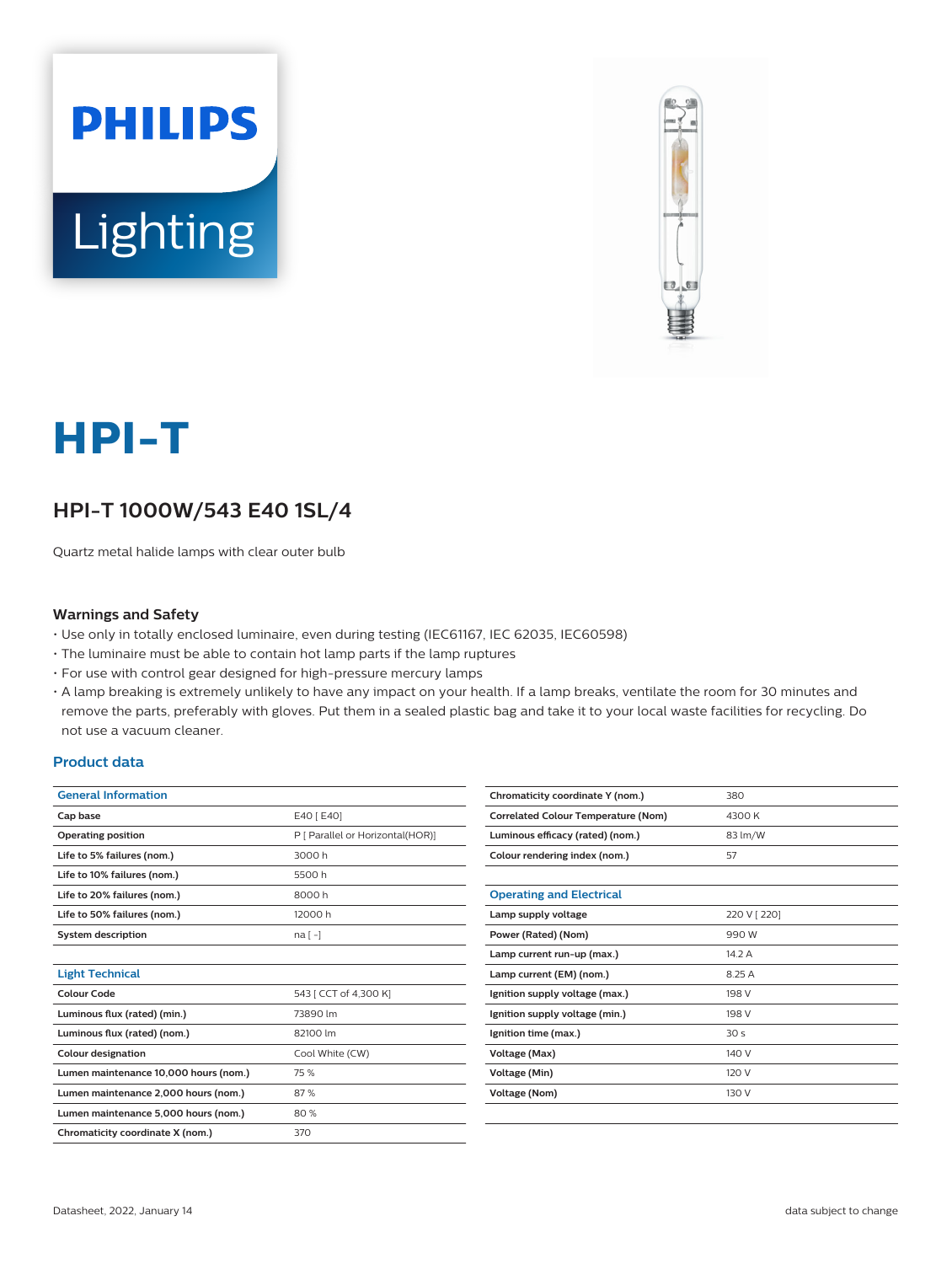| <b>Controls and Dimming</b>          |               |  |
|--------------------------------------|---------------|--|
| Dimmable                             | <b>No</b>     |  |
|                                      |               |  |
| <b>Mechanical and Housing</b>        |               |  |
| <b>Lamp Finish</b>                   | Clear         |  |
| <b>Bulb shape</b>                    | T65   T 65mm] |  |
|                                      |               |  |
| <b>Approval and Application</b>      |               |  |
| Mercury (Hg) content (nom.)          | 86 mg         |  |
| Energy consumption kWh/1,000 hours   | 1089 kWh      |  |
|                                      |               |  |
| <b>Luminaire Design Requirements</b> |               |  |
| Bulb temperature (max.)              | 555 °C        |  |

| Cap-base temperature (max.)       | 300 $°C$                  |  |  |
|-----------------------------------|---------------------------|--|--|
|                                   |                           |  |  |
| <b>Product Data</b>               |                           |  |  |
| Full product code                 | 871150018373645           |  |  |
| Order product name                | HPI-T 1000W/543 E40 1SL/4 |  |  |
| EAN/UPC - product                 | 8711500183736             |  |  |
| Order code                        | 18373645                  |  |  |
| SAP numerator - quantity per pack |                           |  |  |
| Numerator - packs per outer box   | 4                         |  |  |
| <b>SAP material</b>               | 928482600096              |  |  |
| SAP net weight (piece)            | $0.426$ kg                |  |  |

## **Dimensional drawing**



**HPI-T 1000W/543 E40 1SL/4**

#### **Photometric data**



**LDPO\_HPI-THW-Spectral power distribution Colour**

| Product                   | $D(max)$ O |                     | $C$ (max) |
|---------------------------|------------|---------------------|-----------|
| HPI-T 1000W/543 E40 1SL/4 | 66 mm      | 80 mm 240 mm 382 mm |           |